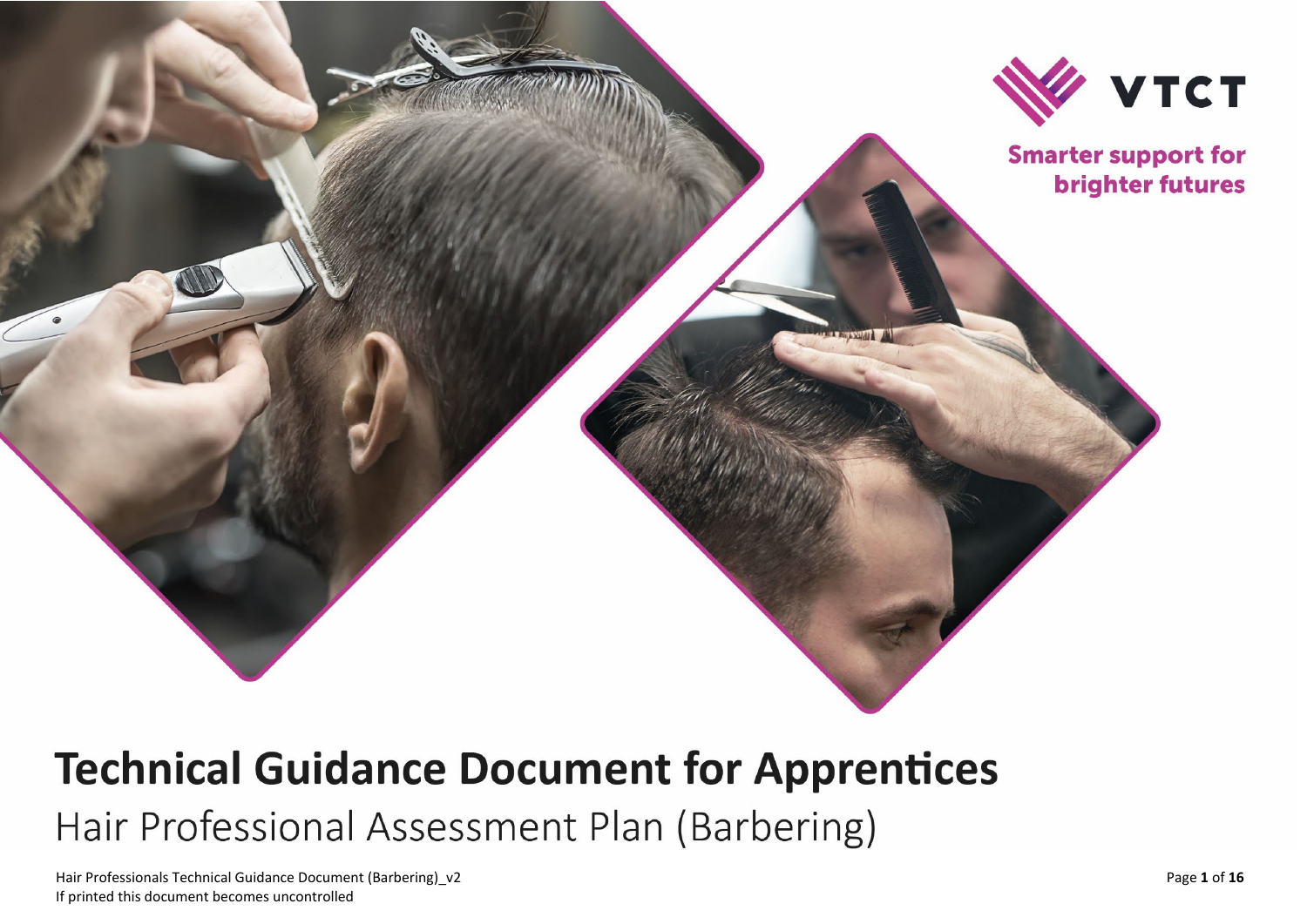

# **Consultation**

*Please note: Consultations are not graded and do not contribute to the overall grade of the End-point Assessment.*

| Question                                                                                                                                    | Answer                                                                                      |                              |                                                                                                             |                                                                                                              |
|---------------------------------------------------------------------------------------------------------------------------------------------|---------------------------------------------------------------------------------------------|------------------------------|-------------------------------------------------------------------------------------------------------------|--------------------------------------------------------------------------------------------------------------|
| How many consultations will be observed by the<br>Apprenticeship Assessor during the Hair Professional<br>End-point Assessment (Barbering)? | their End-point Assessment.                                                                 |                              | The Apprenticeship Assessor will observe all of the consultations performed by the apprentice throughout    |                                                                                                              |
| What are adverse hair, skin and scalp conditions?                                                                                           | cysts.                                                                                      |                              | hair loss conditions. Examples of adverse skin and scalp conditions would include: psoriasis, scars, moles, | Examples of adverse hair conditions would include: trichorrhexis nodosa, damaged cuticle, different types of |
| How can client's lifestyle be covered?                                                                                                      | Examples of the client's lifestyle include; work, religion, age, time, gender, personality. |                              |                                                                                                             |                                                                                                              |
|                                                                                                                                             | <b>Hair classifications table</b>                                                           |                              |                                                                                                             |                                                                                                              |
|                                                                                                                                             |                                                                                             | 1a Fine/thin                 | <b>1b Medium</b>                                                                                            | <b>1c Coarse</b>                                                                                             |
|                                                                                                                                             | Type 1:<br><b>Straight Hair</b>                                                             | Straight                     | Straight with volume                                                                                        | Straight difficult hair                                                                                      |
|                                                                                                                                             |                                                                                             | 2a Fine/thin                 | 2b Medium                                                                                                   | <b>2c Coarse</b>                                                                                             |
| What are the different hair classifications?                                                                                                | Type 2:<br><b>Wavy Hair</b>                                                                 | 'S' Pattern                  | Frizzy 'S' pattern                                                                                          | Very frizzy 'S' pattern                                                                                      |
|                                                                                                                                             |                                                                                             | 3a Fine/thin                 | <b>3b Medium</b>                                                                                            | <b>3c Coarse</b>                                                                                             |
|                                                                                                                                             | Type 3:<br><b>Curly Hair</b>                                                                | Soft curl                    | Loose curl                                                                                                  | Tight curl                                                                                                   |
|                                                                                                                                             |                                                                                             | 4a Fine/thin                 | <b>4b Medium</b>                                                                                            | <b>4c Coarse</b>                                                                                             |
|                                                                                                                                             | Type 4:<br>Very curly hair                                                                  | Tight coiled curl<br>pattern | 'Z' pattern and spring<br>curl                                                                              | Tight 'Z' pattern                                                                                            |
|                                                                                                                                             |                                                                                             |                              |                                                                                                             |                                                                                                              |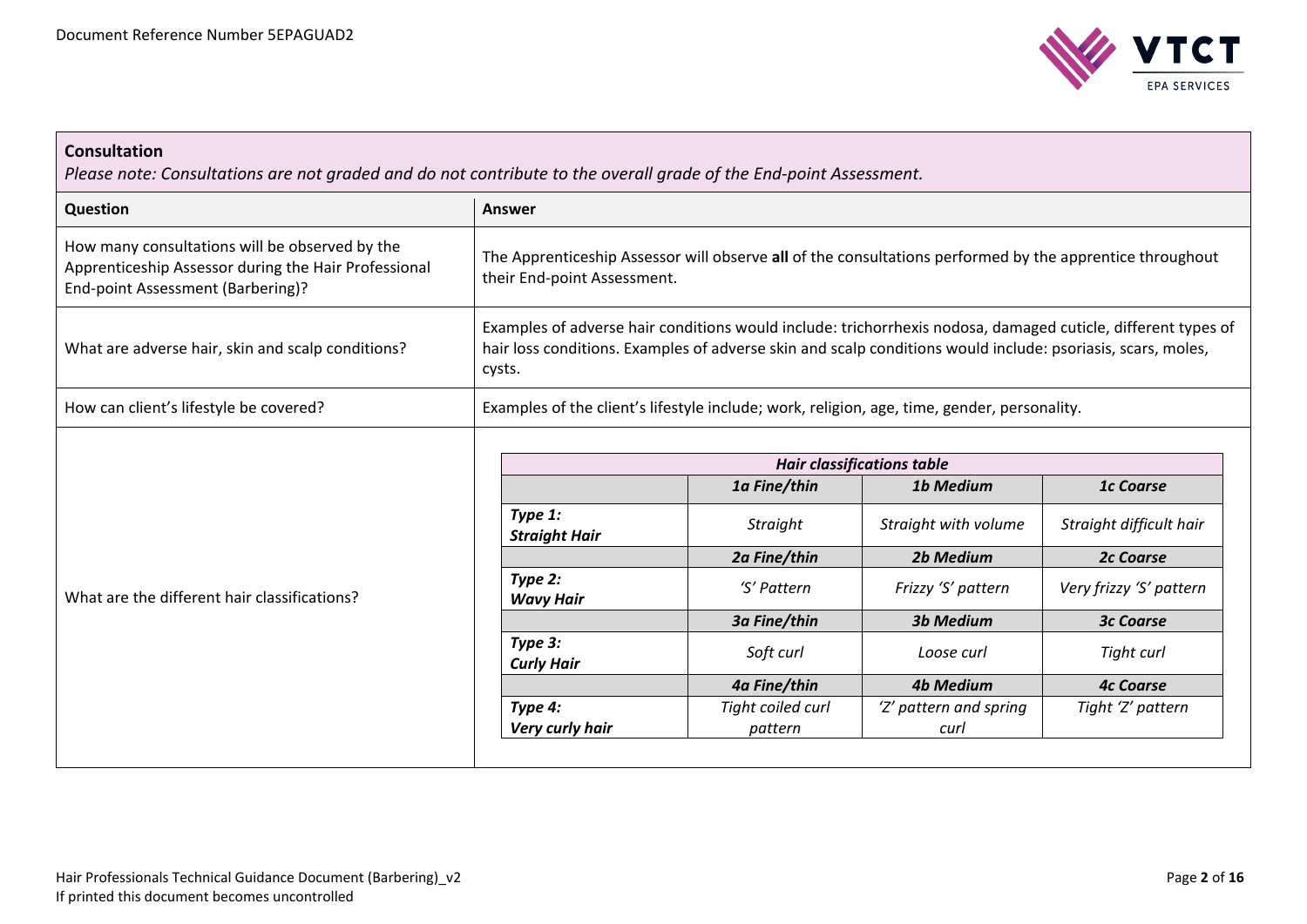

| How can the apprentice identify suspected infections or<br>infestations if the client did not have any?    | VTCT has produced a Client Declaration Form in which the apprentice will sign to confirm that their clients do<br>not have any signs of infections or infestations. This can also be evidenced on a consultation sheet.<br>Examples of suspected infections include; ringworm (tinea capitis), impetigo, folliculitis.<br>Examples of suspected infestations include; scabies, head lice (pediculosis capitis).                  |
|------------------------------------------------------------------------------------------------------------|----------------------------------------------------------------------------------------------------------------------------------------------------------------------------------------------------------------------------------------------------------------------------------------------------------------------------------------------------------------------------------------------------------------------------------|
| Does the apprentice have to take into account all of the<br>factors that may limit or affect the services? | The apprentice has to take into account the factors that may limit and/or affect the services (where<br>applicable). The clients' lifestyle, test results and hair classifications are applicable to each client. Any adverse<br>hair, skin and scalp conditions and the incompatibility of previous services and products used are not<br>applicable to every client. Therefore, these factors would not be taken into account. |
| Does the apprentice have to take into account all of the<br>hair characteristics?                          | Yes, this is a requirement across the different technical components of the Hair Professional Assessment Plan<br>(Barbering). Examples of different hair classifications include; hair density, hair texture, hair elasticity, hair<br>porosity, hair condition, hair length, hair growth patterns.                                                                                                                              |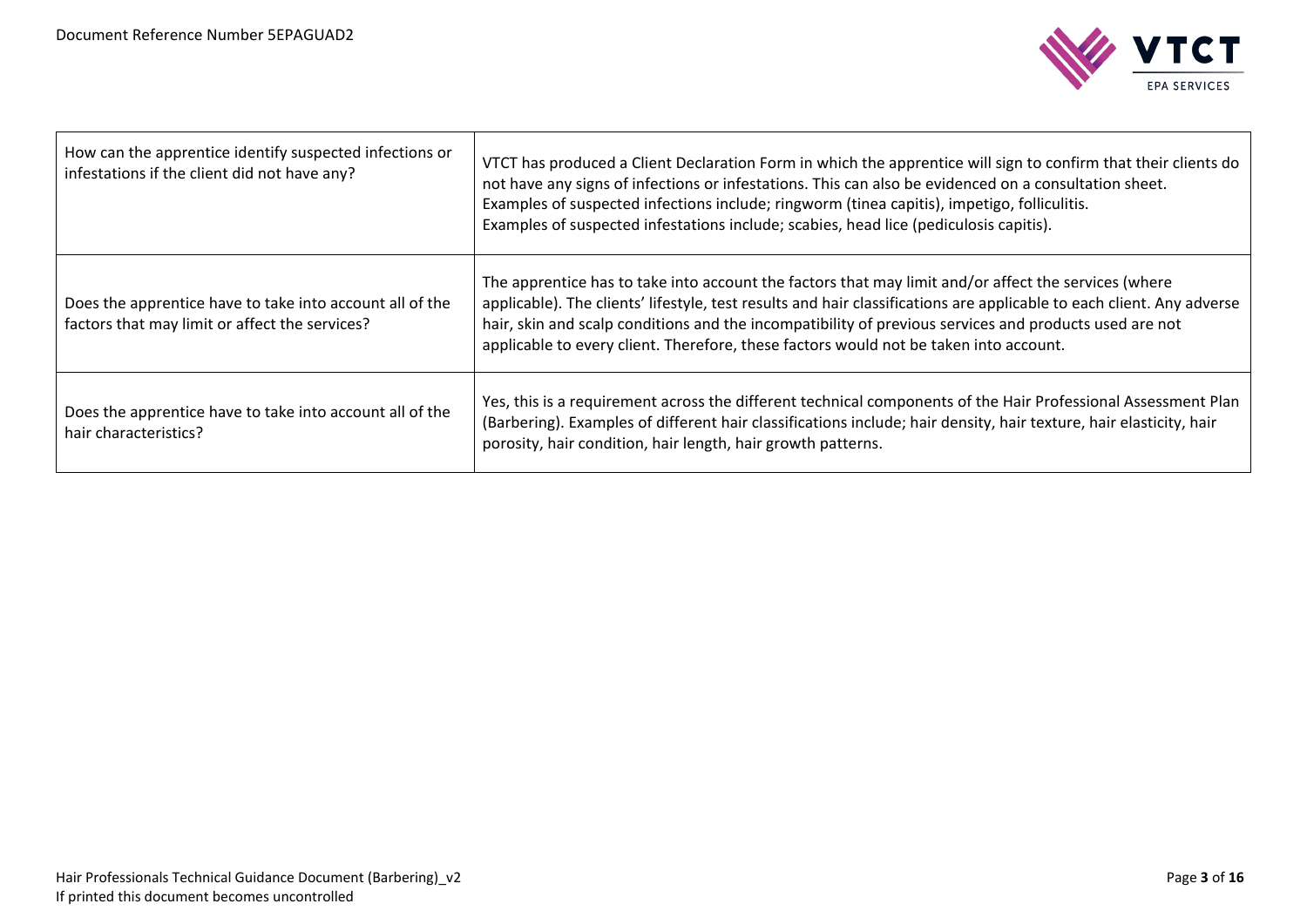

| Shampoo, condition and treat the hair and scalp                                                 |                                                                                                                                                                                                                |  |
|-------------------------------------------------------------------------------------------------|----------------------------------------------------------------------------------------------------------------------------------------------------------------------------------------------------------------|--|
| Question                                                                                        | Answer                                                                                                                                                                                                         |  |
| Are gloves required to be worn for shampooing and                                               | No, this is not a requirement for the shampooing and conditioning process unless the apprentice is suffering                                                                                                   |  |
| conditioning services?                                                                          | from a skin condition, for example contact dermatitis.                                                                                                                                                         |  |
| How many shampooing and conditioning services will be                                           | The Apprenticeship Assessor will observe at least one shampooing and conditioning service throughout the                                                                                                       |  |
| assessed?                                                                                       | End-point Assessment.                                                                                                                                                                                          |  |
| Can the apprentice achieve a distinction grade in the<br>shampooing and conditioning component? | No, the shampoo, condition and treat the hair and scalp component is graded fail/pass only.                                                                                                                    |  |
| What is an effleurage massage technique and when it is                                          | The effleurage massage technique is a slow, stroking movement using the palms of the hands to spread the                                                                                                       |  |
| used?                                                                                           | product onto the hair. It is used during both the shampooing and the conditioning process.                                                                                                                     |  |
| What is a rotary massage technique and when it is used?                                         | The rotary massage technique is performed by small, circular movements using the pads of fingers to<br>stimulate the scalp and remove dirt and grease from the hair. It is used during the shampooing process. |  |
| What is a friction massage technique and when it is                                             | The friction massage is a quick rubbing movement, using the pads of the fingers to deep clean any difficult                                                                                                    |  |
| used?                                                                                           | areas of the head. It is used during the shampooing process.                                                                                                                                                   |  |
| What is a petrissage massage technique and when is it                                           | The petrissage massage technique is performed by deep, kneading movements to relax the client whilst                                                                                                           |  |
| used?                                                                                           | stimulating the sebaceous glands and the blood supply. It is used during the conditioning process.                                                                                                             |  |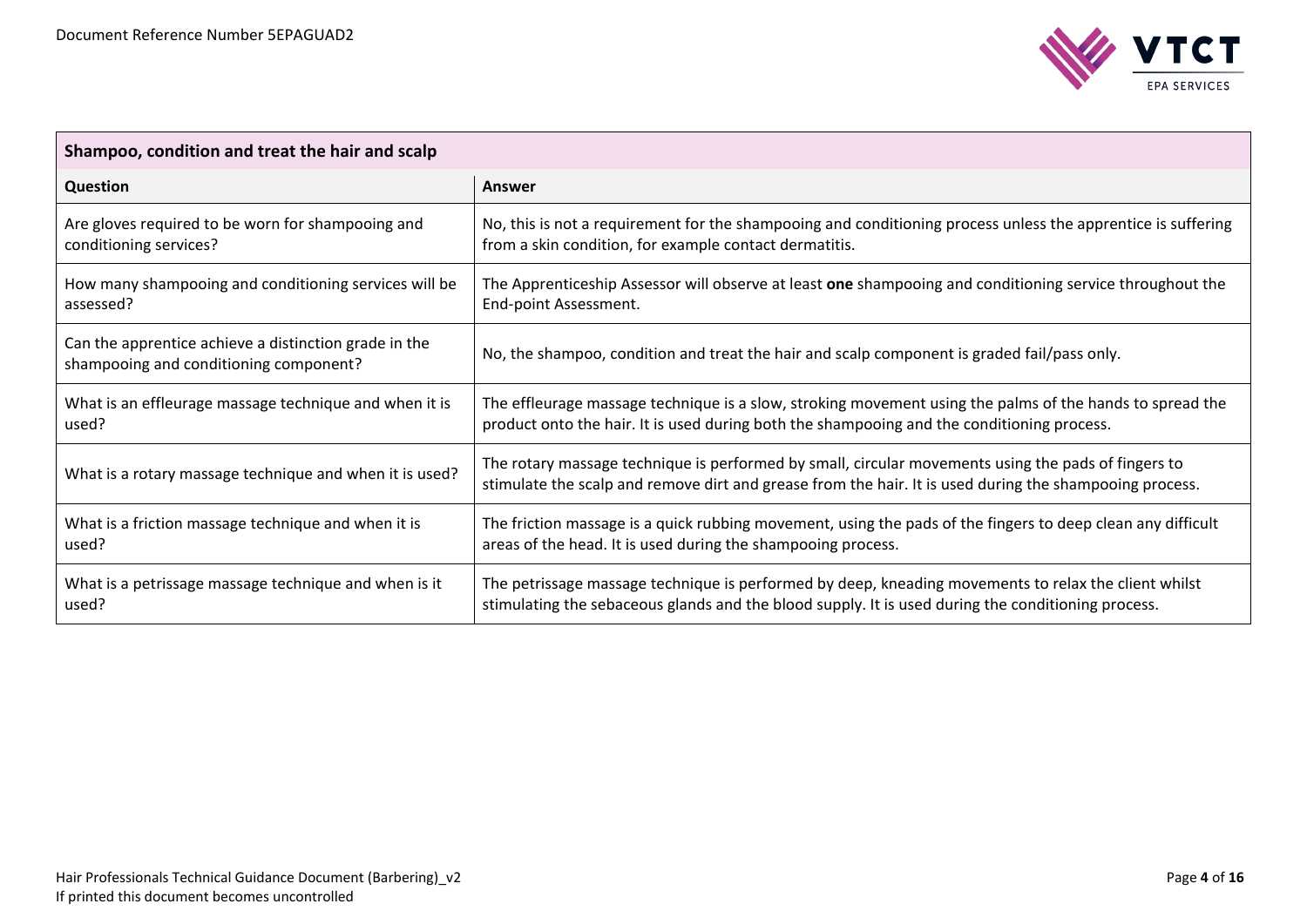

| Cut hair using a range of techniques to create a variety of looks                                                              |                                                                                                                                                                                                                                                                                                                                                                   |  |
|--------------------------------------------------------------------------------------------------------------------------------|-------------------------------------------------------------------------------------------------------------------------------------------------------------------------------------------------------------------------------------------------------------------------------------------------------------------------------------------------------------------|--|
| Question                                                                                                                       | <b>Answer</b>                                                                                                                                                                                                                                                                                                                                                     |  |
| How many different looks/haircuts are required for the<br>cut hair using a range of barbering techniques<br>component?         | Two different barbering looks/haircuts are required for the cut hair using a range of barbering techniques<br>component.                                                                                                                                                                                                                                          |  |
| Which tools and equipment have to be used within the<br>cut hair using a range of barbering techniques<br>component?           | The apprentice must use all of the following tools and equipment over the two haircuts:<br><b>Scissors</b><br>$\bullet$<br>Clippers<br>$\bullet$<br>Clipper attachments<br>$\bullet$<br>Trimmers<br>Razors<br>$\bullet$                                                                                                                                           |  |
| Does wet and dry hair have to be covered?                                                                                      | Yes, both wet and dry hair have to be cut within the cut hair using a range of barbering techniques<br>component.                                                                                                                                                                                                                                                 |  |
| How many different cutting techniques are required to<br>be demonstrated across the two different barbering<br>looks/haircuts? | The apprentice must use a minimum of nine of the following techniques over the two haircuts:<br>Club cutting<br>$\bullet$<br>Scissor over comb<br>$\bullet$<br>Clipper over comb<br>Texturising<br>Freehand<br>$\bullet$<br>Razor cutting<br>$\bullet$<br>Tapering<br>$\bullet$<br>Graduating<br>$\bullet$<br>Layering<br>Fading<br>Disconnecting<br>Eyebrow trim |  |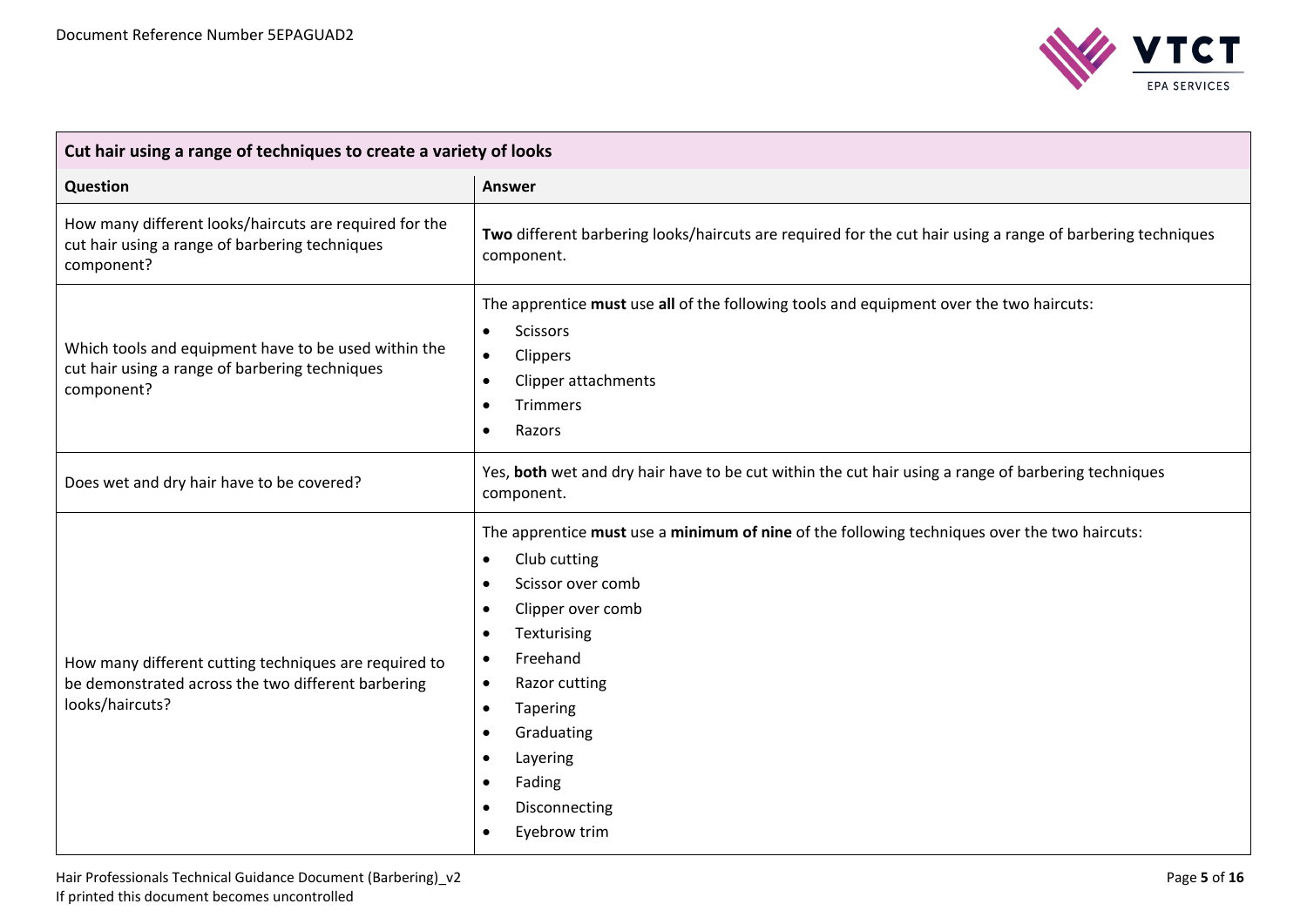

| Do all of the factors have to be taken into account for the<br>cut hair using a range of barbering techniques<br>component? | The apprentice must have considered all of the following factors:<br>Hair characteristics<br>$\bullet$<br>Hair classifications<br>$\bullet$<br>Head and face shape<br>$\bullet$<br>Presence of male pattern baldness<br>Presence of added hair (where applicable)<br>$\bullet$<br>Piercings (where applicable)<br>$\bullet$<br>Adverse skin conditions                  |
|-----------------------------------------------------------------------------------------------------------------------------|-------------------------------------------------------------------------------------------------------------------------------------------------------------------------------------------------------------------------------------------------------------------------------------------------------------------------------------------------------------------------|
| What is the definition of a club cutting technique?                                                                         | This cutting technique involves cutting the hair straight whilst holding the hair with tension between the<br>fingers. The club cutting technique removes length and creates a blunt end to hair, used for precision cutting,<br>retains hair bulk and weight, used for both curly and straight hair.                                                                   |
| What is the definition of a scissor over comb cutting<br>technique?                                                         | The scissor over comb cutting technique is used when the comb is used to lift and support the hair to be cut.<br>The hair is cut with the scissor over the comb. Examples would include; when a graduated effect is required,<br>used for very short styles cut into nape/sides, shortens to less than finger depth, cut to head shape/size or<br>when blending layers. |
| What is the definition of a clipper over comb cutting<br>technique?                                                         | The clipper over comb cutting technique is used when the hair supported by comb and cut with clippers.<br>Produces a sharp blunt end to hair. Often used for very short styles cut into nape/sides, shortens to less than<br>finger depth, cut to head shape/size or when blending layers. Can be used to 'polish' short hair when<br>blending and fading.              |
| What is the definition of a texturising cutting technique?                                                                  | The texturising cutting technique is a generic term used to describe how a basic haircut is 'broken<br>up/shattered'. It removes bulk and weight from the hair to create a range of different lengths and seamless<br>layers within the haircut. Terms used for texturising include; Point cutting, chipping, slicing, channel cutting.                                 |
| What is the definition of a freehand cutting technique?                                                                     | The freehand cutting technique is used when tension is not required. The hair is not held in the fingers whilst<br>cutting. A comb can be used for positioning and cutting the hair such as when cutting a fringe, allowing for<br>the natural fall of the hair over the ears and whilst cutting the hair one length.                                                   |
| What is the definition of a razor cutting technique?                                                                        | A razor can be used to perform thinning techniques and slicing in the hair. It is completed on wet hair and<br>Removes the length and bulk, produces soft broken edges and texture removes weight and increases curl.                                                                                                                                                   |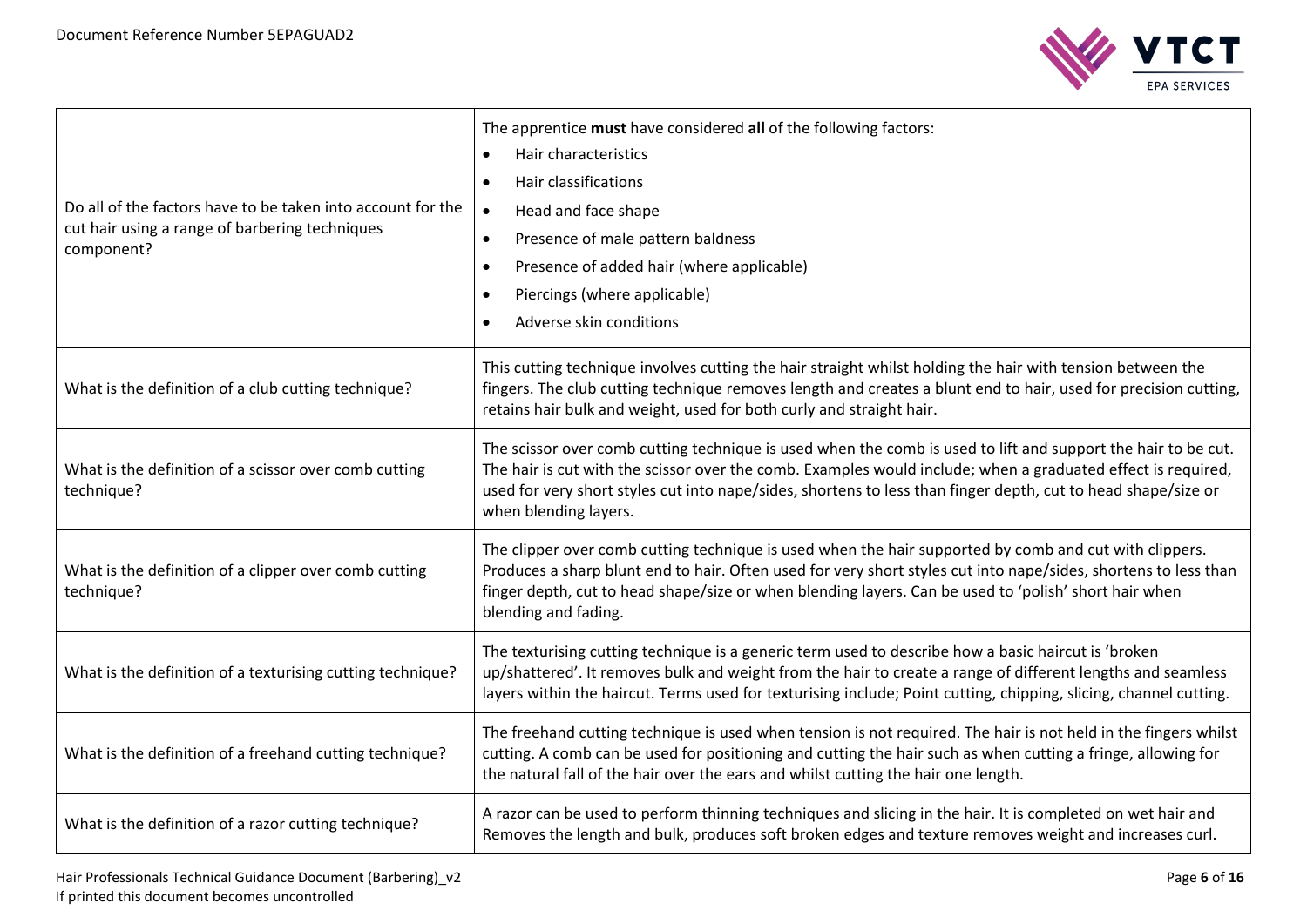

| What is the definition of a tapering cutting technique?                                                               | The tapering cutting technique is used to remove bulk from hair or join together short or long layers.<br>Can be achieved by using scissors or a razor. Produces a textured look on short hair and feathered look on<br>longer hair.                                                                         |
|-----------------------------------------------------------------------------------------------------------------------|--------------------------------------------------------------------------------------------------------------------------------------------------------------------------------------------------------------------------------------------------------------------------------------------------------------|
| What is the definition of a graduating cutting technique?                                                             | A graduating cutting technique is when the hair is shorter on the perimeter with layers graduated to longer<br>layers within the interior of the haircut (short graduation). Alternatively, the interior layers are short with the<br>layers graduated to longer lengths at the perimeter (long graduation). |
| What is the definition of a layering cutting technique?                                                               | The layering cutting technique is used when layers are cut into the hair throughout the haircut. Layers can be<br>graduated, or uniform in length, depending on the angle hair is held whilst cutting the hair.                                                                                              |
| What is the definition of a fading cutting technique?                                                                 | The fading cutting technique is when the hair is cut from longer lengths at the top to very short to bald,<br>fading out to skin level at the nape and sides.                                                                                                                                                |
| What is the definition of a disconnecting cutting<br>technique?                                                       | The disconnection cutting technique is when shorter and longer sections are wanted within a haircut and<br>the sections are not blended, which gives a dramatic effect to a hairstyle. Examples include; undercutting or<br>side partings.                                                                   |
| How many neckline shapes are to be covered within the<br>cut hair using a range of barbering techniques<br>component? | The apprentice must cover a minimum of two of the following neckline shapes over the two haircuts:<br>Tapered<br>Squared<br>$\bullet$<br>Full neck line<br>$\bullet$<br>Skin fade                                                                                                                            |
| How many outline shapes are to be covered within the<br>cut hair using a range of barbering techniques<br>component?  | The apprentice must cover a minimum of two of the following outline shapes over the two haircuts:<br>Natural<br>$\bullet$<br>Created<br>$\bullet$<br>Tapered                                                                                                                                                 |
| Are gloves required to be worn when using an open cut<br>razor?                                                       | Yes, it is essential that gloves are worn when using an open cut razor.                                                                                                                                                                                                                                      |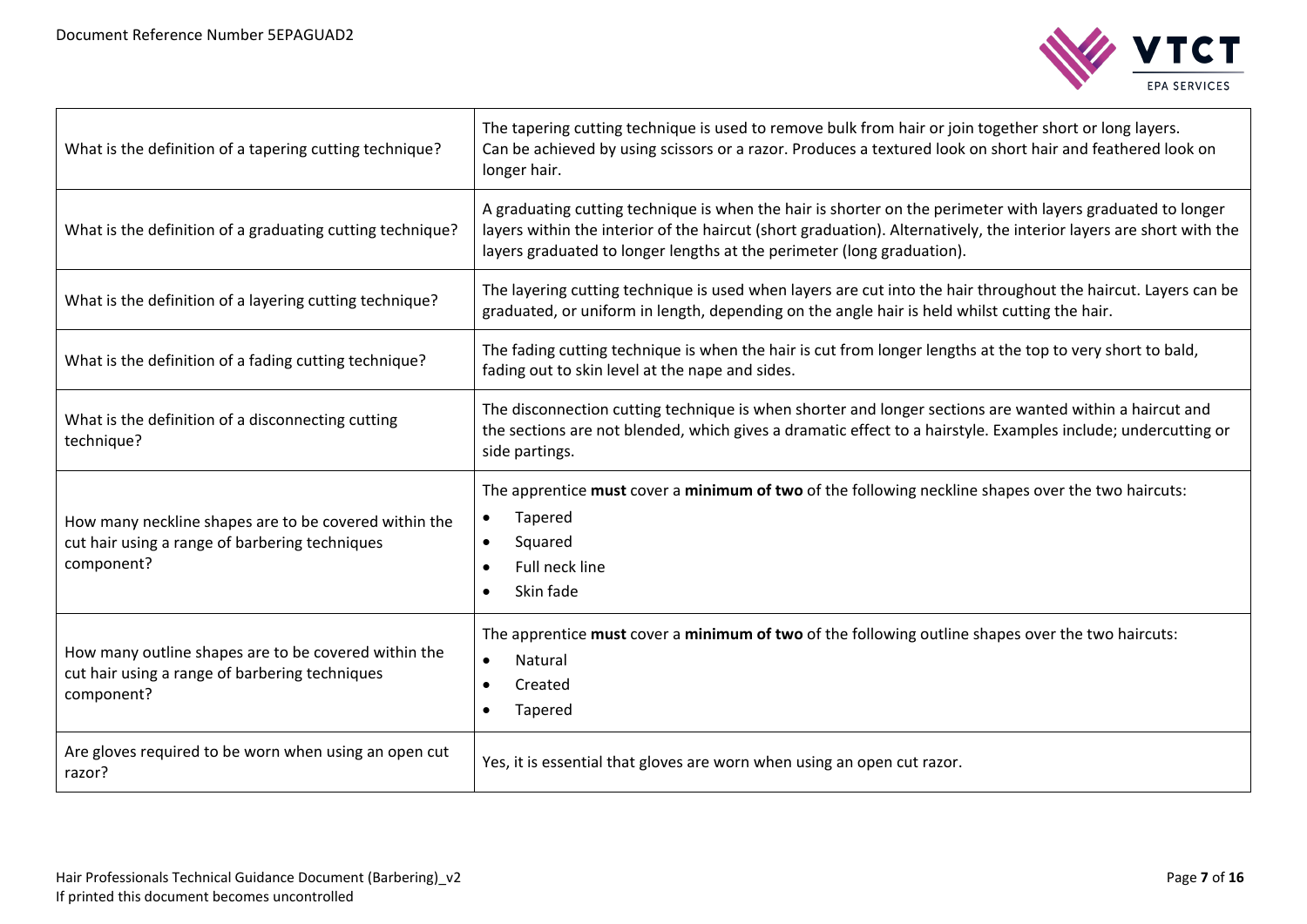

| Style and finish men's hair                                                                           |                                                                                                                                                                                                                                              |  |
|-------------------------------------------------------------------------------------------------------|----------------------------------------------------------------------------------------------------------------------------------------------------------------------------------------------------------------------------------------------|--|
| <b>Question</b>                                                                                       | <b>Answer</b>                                                                                                                                                                                                                                |  |
| How many finishes are required for the style and finish<br>men's hair component?                      | For the style and finish men's hair component, one finish is required.                                                                                                                                                                       |  |
| How many products must be used within the style and<br>finish men's hair component?                   | A minimum of three products must be used from the following within the style and finish men's hair<br>component:<br>Sprays<br>$\bullet$<br>Creams<br>$\bullet$<br>Gels<br>$\bullet$<br>Wax<br>$\bullet$<br>Tonics<br>Oils<br>Styling powders |  |
| Which tools and equipment have to be used for the style<br>and finish men's hair component?           | All of the following tools and equipment must be used within the style and finish men's hair component:<br>Combs<br>$\bullet$<br>Flat brush<br>$\bullet$<br>Round brush<br><b>Electrical equipment</b>                                       |  |
| Do all of the factors have to be taken into account for the<br>style and finish men's hair component? | The apprentice must have considered all of the following factors:<br>Hair characteristics<br>Hair classifications<br>Hair cut<br>$\bullet$<br>Hair growth patterns<br>Head and face shape                                                    |  |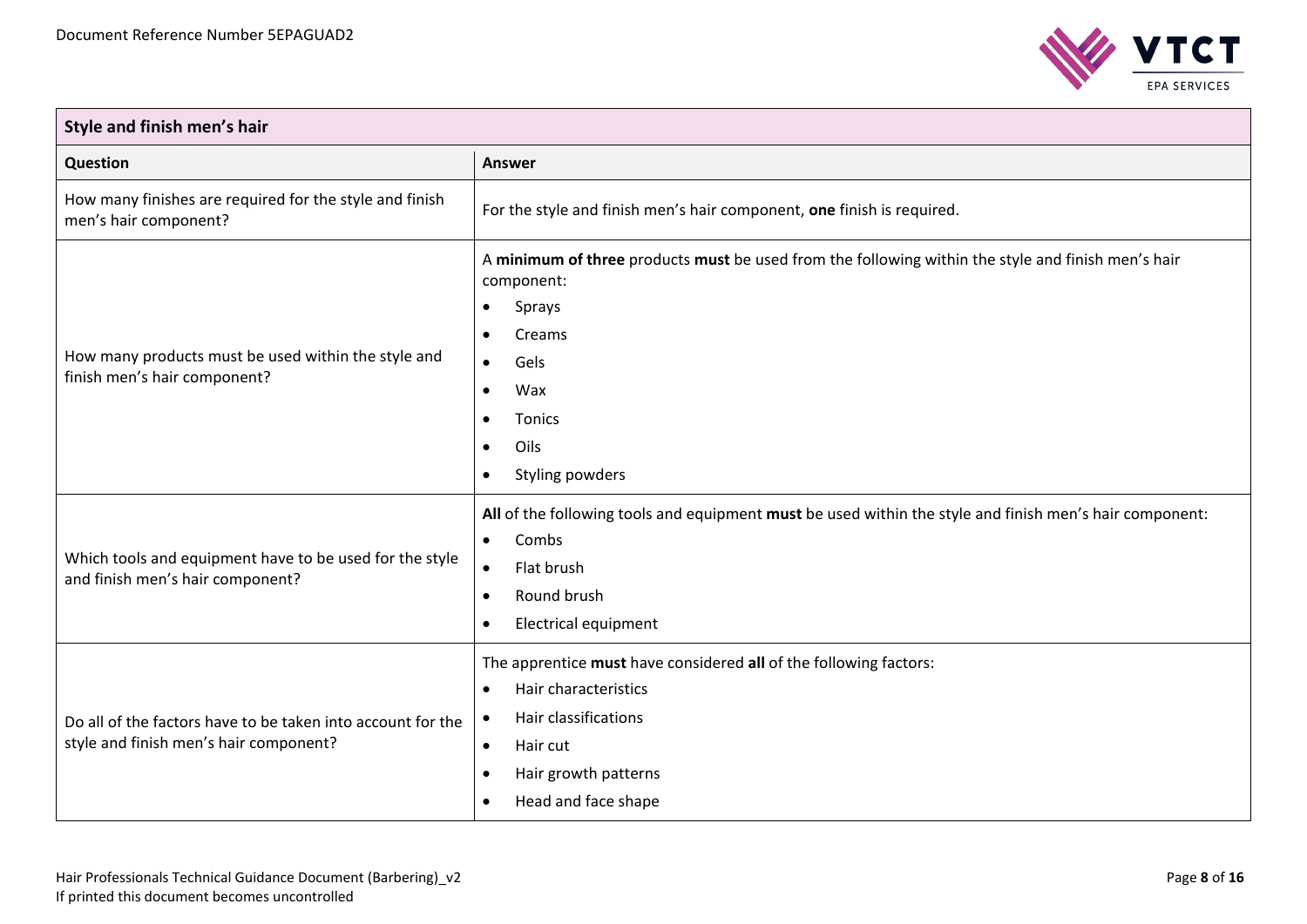

| Which drying techniques are to be used within the style<br>and finish men's hair component?         | The apprentice must use at least one of the following drying techniques:<br>Brush drying<br>Finger drying                                                  |
|-----------------------------------------------------------------------------------------------------|------------------------------------------------------------------------------------------------------------------------------------------------------------|
| Which of the finished looks are to be achieved within the<br>style and finish men's hair component? | The apprentice must achieve one of the following finished looks:<br>Straightening<br>Smoothing<br>Creating volume<br>Creating movement<br>Creating texture |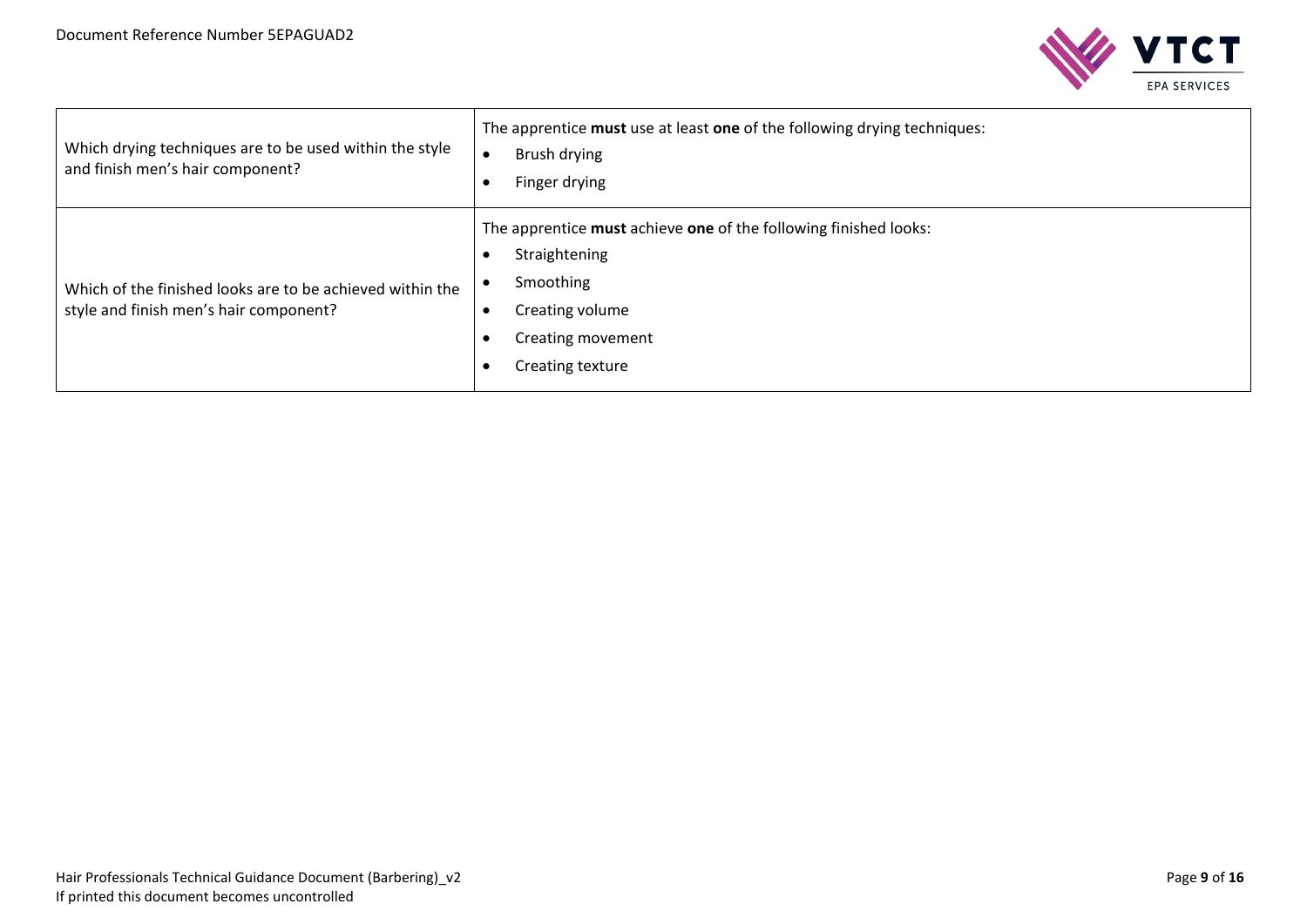

| Cut facial hair into shape                                                                          |                                                                                                                                                                                                                                                                                                                                                                                                                                                      |  |
|-----------------------------------------------------------------------------------------------------|------------------------------------------------------------------------------------------------------------------------------------------------------------------------------------------------------------------------------------------------------------------------------------------------------------------------------------------------------------------------------------------------------------------------------------------------------|--|
| <b>Question</b>                                                                                     | <b>Answer</b>                                                                                                                                                                                                                                                                                                                                                                                                                                        |  |
| How many facial hair cuts are required within the<br>End-point Assessment?                          | The apprentice must cover both of the following facial hair cuts within their End-point Assessment:<br>Full beard with moustache<br>$\bullet$<br>Partial beard and moustache                                                                                                                                                                                                                                                                         |  |
| Which tools and equipment have to be used within the<br>cut facial hair into shape component?       | The apprentice must use all of the following tools and equipment:<br><b>Scissors</b><br>$\bullet$<br>Clippers<br>$\bullet$<br>Clipper attachments<br>$\bullet$<br>Trimmers<br>$\bullet$                                                                                                                                                                                                                                                              |  |
| Which influencing factors have to be considered within<br>the cut facial hair into shape component? | The following influencing factors must have to be taken into account when performing both facial hair cuts:<br>Head and face shape<br>$\bullet$<br>Hair characteristics<br>Hair classification<br>$\bullet$<br>Hair style<br>$\bullet$<br>Adverse skin conditions<br>$\bullet$<br>Facial piercings (where applicable)<br>$\bullet$<br>Clients' wishes<br>$\bullet$<br>In-growing hair<br>Skin elasticity<br>$\bullet$<br>Scarring (where applicable) |  |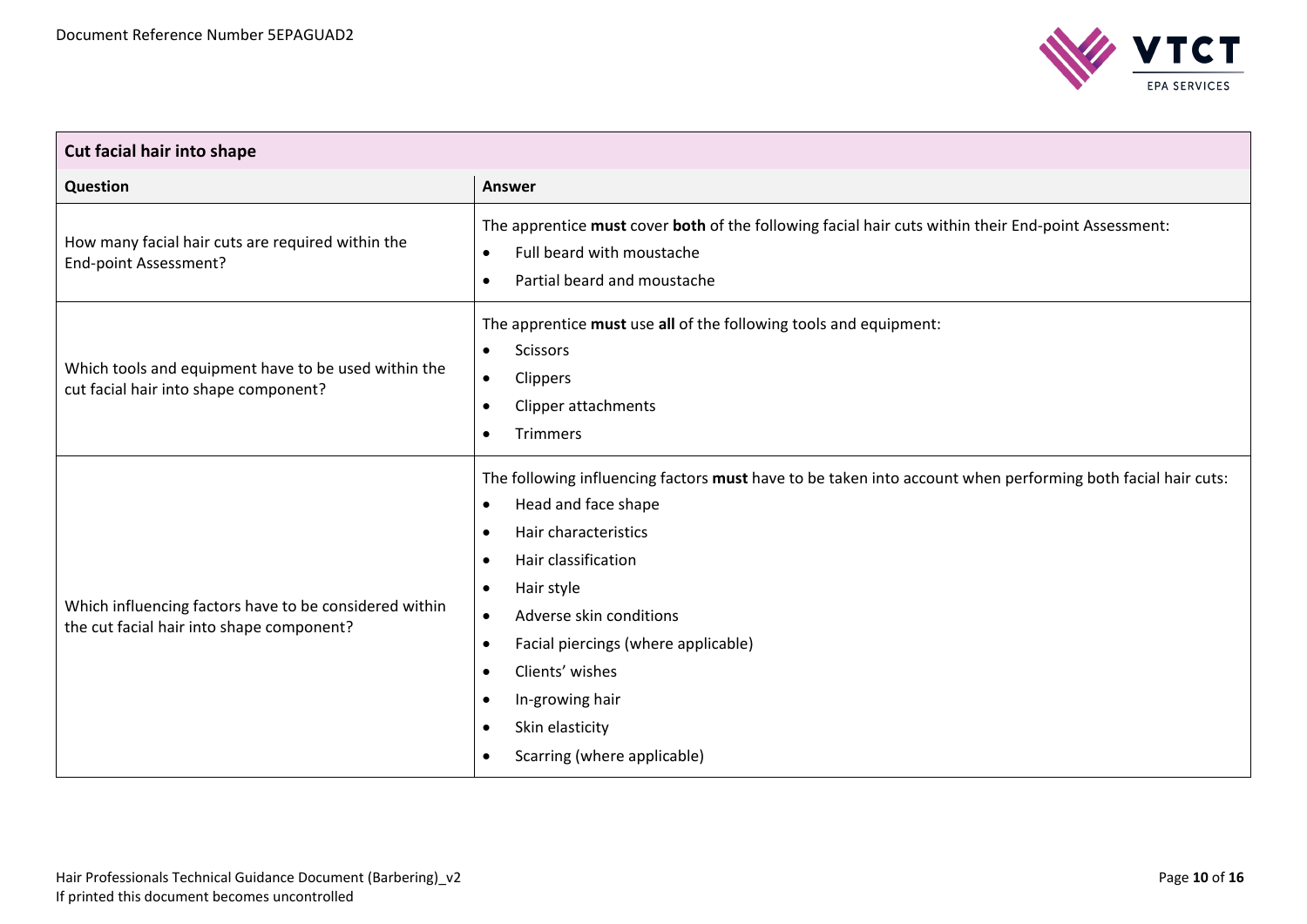

| Which cutting techniques are to be used within the cut<br>facial hair into shape component?                     | The apprentice must use all of the following cutting techniques across the cut facial hair into shape<br>component:<br>Scissor over comb<br>$\bullet$<br>Clipper with attachment<br>$\bullet$<br>Clipper over comb<br>$\bullet$<br>Freehand<br>$\bullet$<br>Fading<br>$\bullet$ |
|-----------------------------------------------------------------------------------------------------------------|---------------------------------------------------------------------------------------------------------------------------------------------------------------------------------------------------------------------------------------------------------------------------------|
| When performing a beard trim, is it sufficient for the<br>apprentice to just complete the outline of the beard? | No, this would not be sufficient. The apprentice must complete a full beard trim. This would include the<br>trimming of the moustache, the defining of the outline shape and the reduction of the beard hair length.                                                            |
| What is a 'partial beard'?                                                                                      | A partial beard may cover different variations which could include styles where the beard is not full. These<br>styles can include a goatee beard, chin strap, mutton chops etc.                                                                                                |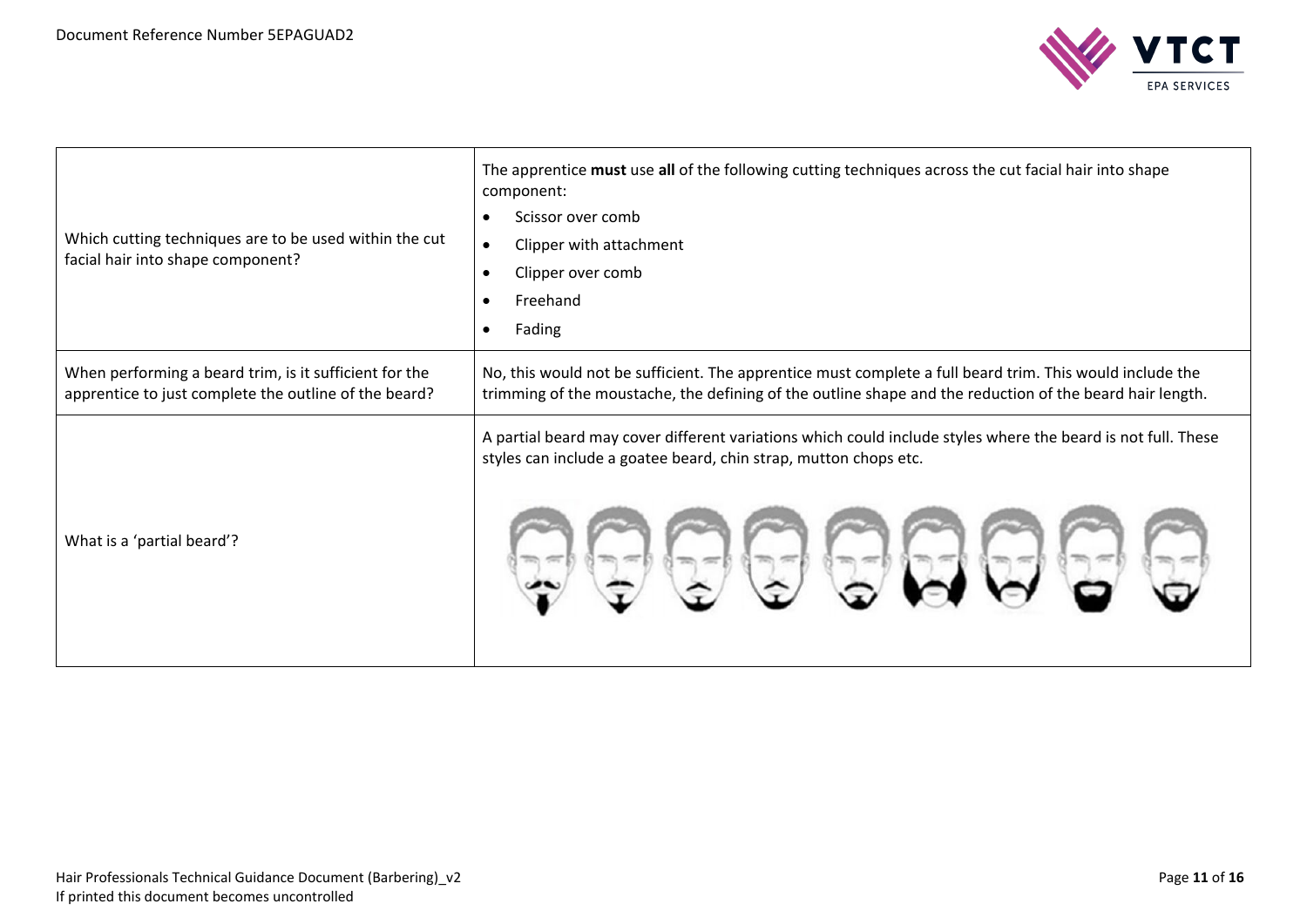

| <b>Shaving services</b>                                                                      |                                                                                                                                                                                                                                                                                                                                                            |  |
|----------------------------------------------------------------------------------------------|------------------------------------------------------------------------------------------------------------------------------------------------------------------------------------------------------------------------------------------------------------------------------------------------------------------------------------------------------------|--|
| Question                                                                                     | <b>Answer</b>                                                                                                                                                                                                                                                                                                                                              |  |
| How many shaves must be performed within the shaving<br>services component?                  | The apprentice must complete one full shaving service within the End-point Assessment.                                                                                                                                                                                                                                                                     |  |
| Which tools and equipment are required to be used<br>within the shaving services component?  | The apprentice must use all of the following tools and equipment during the End-point Assessment:<br>Open blade razors, with disposable blade<br>$\bullet$<br>Shaving brushes<br>$\bullet$                                                                                                                                                                 |  |
| Which influencing factors are to be taken into account for<br>the shaving service component? | The following influencing factors must have to be taken into account when performing the shaving service:<br>Hair classification<br>$\bullet$<br>Hair characteristics<br>$\bullet$<br>Adverse skin conditions<br>Unusual features<br>$\bullet$<br>Skin elasticity<br>$\bullet$<br>Facial contour<br>Facial piercings (where applicable)<br>Clients' wishes |  |
| Is a pre-shave product required to be used?                                                  | Yes, a pre-shave product must be used during the shaving service.                                                                                                                                                                                                                                                                                          |  |
| Is a lathering product required to be used?                                                  | Yes, a lathering product must be used during the shaving service.                                                                                                                                                                                                                                                                                          |  |
| Which shaving techniques are required within the<br>shaving services component?              | The following shaving techniques must be used during the shaving service:<br>Skin tensioning<br>$\bullet$<br>Forehand stroke<br>$\bullet$<br><b>Backhand stroke</b><br>$\bullet$                                                                                                                                                                           |  |
| Is a finishing product required to be used?                                                  | Yes, a finishing product must be used during the shaving service.                                                                                                                                                                                                                                                                                          |  |

Hair Professionals Technical Guidance Document (Barbering)\_v2 **Page 12** of 16 If printed this document becomes uncontrolled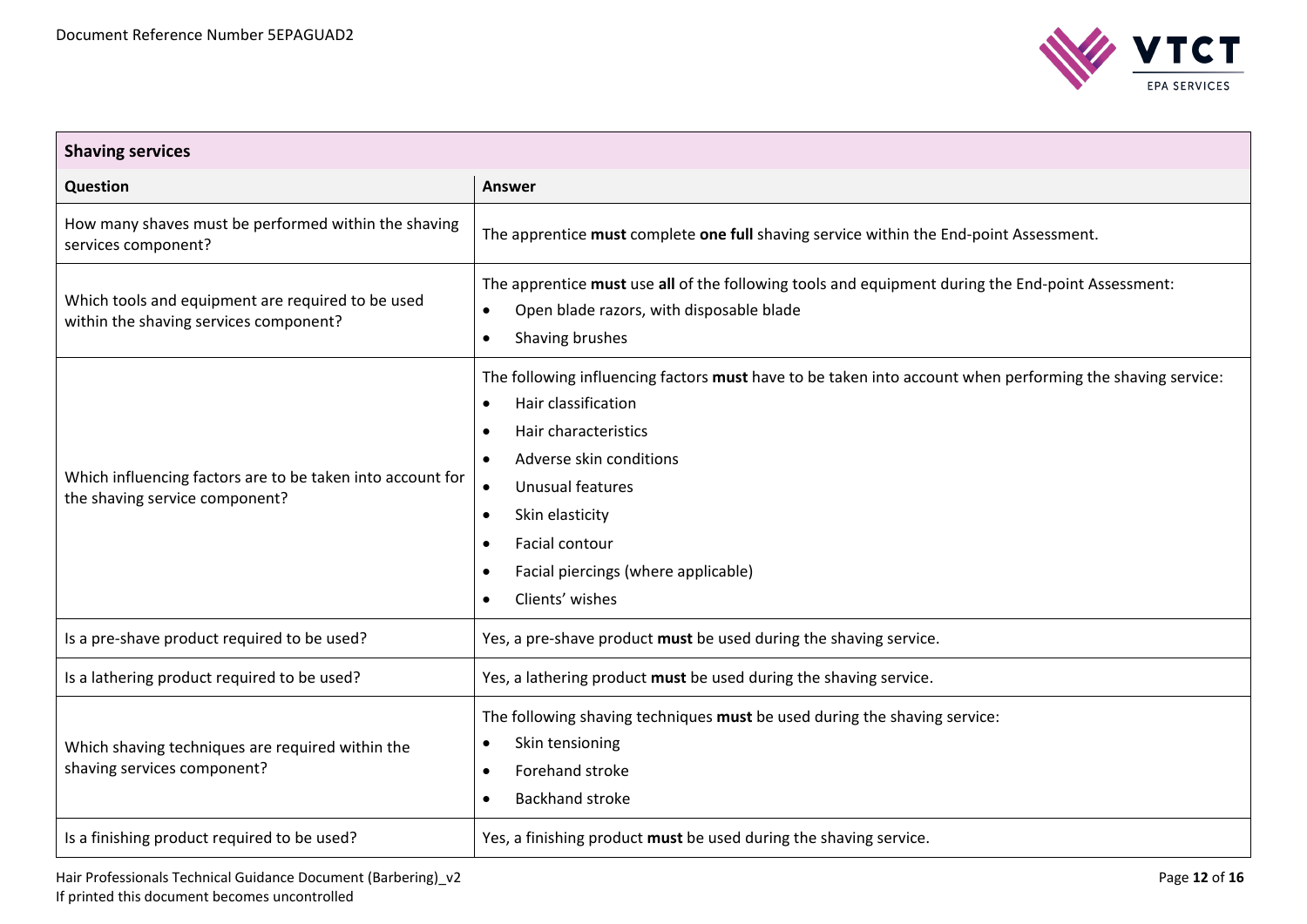

| Is the sponge shaving technique required for the<br>End-point Assessment?             | The sponge shaving technique is no longer required as part of the End-point Assessment.       |
|---------------------------------------------------------------------------------------|-----------------------------------------------------------------------------------------------|
| Are gloves to be worn throughout the shaving service?                                 | Yes, gloves must be worn throughout the shaving service.                                      |
| Will the apprentice fail their End-point Assessment if<br>gloves are not worn?        | Yes, it is essential that gloves must be worn throughout the shaving service.                 |
| Are hot and cold towels required to be used during the<br>shaving service?            | Yes, it is essential that both hot and cold towels are to be used within the shaving service. |
| Is it sufficient to use a microwave to heat towels instead<br>of a hot towel cabinet? | Yes, it is fine to use a microwave instead of a hot towel cabinet.                            |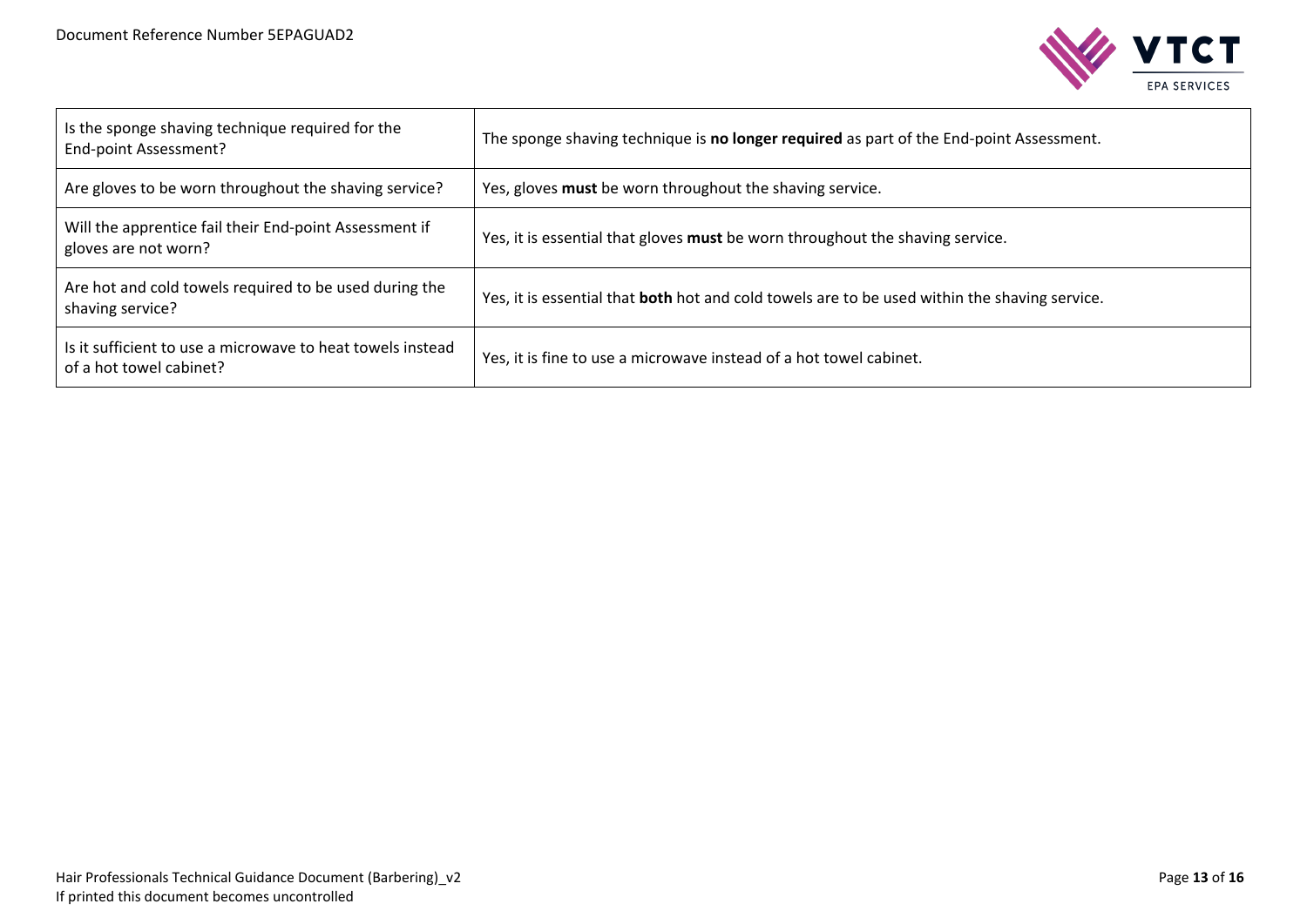

| <b>Ways of working</b>                                                                                                  |                                                                                                                                                                                                                                                                                                                                                                  |  |  |
|-------------------------------------------------------------------------------------------------------------------------|------------------------------------------------------------------------------------------------------------------------------------------------------------------------------------------------------------------------------------------------------------------------------------------------------------------------------------------------------------------|--|--|
| <b>Question</b>                                                                                                         | Answer                                                                                                                                                                                                                                                                                                                                                           |  |  |
| If the apprentice drops a comb/hairbrush or any other piece of equipment, will<br>they fail their End-point Assessment? | The apprentice will not fail their End-Point Assessment, however, the apprentice<br>must ensure that they have the spare equipment ready and it is clean and sterilised<br>prior to use.                                                                                                                                                                         |  |  |
| How should the apprentice hold the hairdryer when styling the men's hair?                                               | A hairdryer should be held for the purpose it has been designed for. The apprentice<br>cannot place the hairdryer under their arm or between their legs during use. If the<br>hairdryer is put down whilst sectioning the hair, it must be switched off.                                                                                                         |  |  |
| If the apprentice cuts their finger, will the apprentice fail the End-point<br>Assessment?                              | The apprentice will not fail their End-point Assessment if they accidentally cut<br>their finger. However, the apprentice must take the appropriate action to deal<br>with the cut.                                                                                                                                                                              |  |  |
| What would happen in the case that the apprentice does not meet the minimum<br>health and safety standards?             | If the risks are appropriately addressed by the apprentice the End-point<br>Assessment may continue. The Apprenticeship Assessor will make a judgment on<br>whether the End-point Assessment can continue or not. If the Apprenticeship<br>Assessor believes there to be a risk relating to health and safety, then the<br>End-point Assessment will be stopped. |  |  |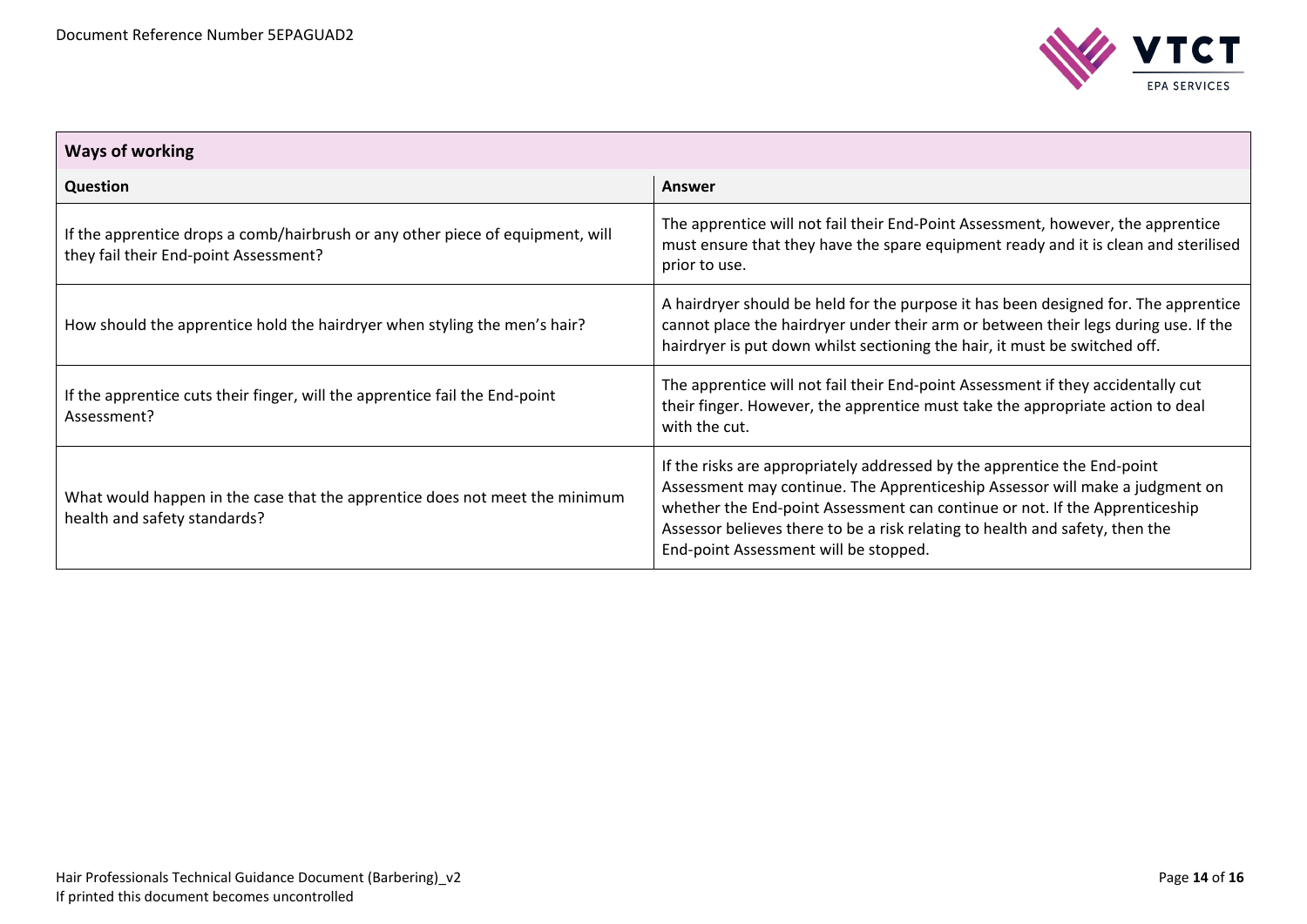

| <b>Additional guidance</b>                                                                                    |                                                                                                                                                                                                                                                                                                           |  |
|---------------------------------------------------------------------------------------------------------------|-----------------------------------------------------------------------------------------------------------------------------------------------------------------------------------------------------------------------------------------------------------------------------------------------------------|--|
| <b>Question</b>                                                                                               | Answer                                                                                                                                                                                                                                                                                                    |  |
| When will the oral questions take place?                                                                      | The oral questions will take place after each service is completed. For example, once the apprentice has<br>completed the shaving service. Guidance regarding the oral questions that will be asked by the<br>Apprenticeship Assessor can be found in the End-point Assessment Guide on the VTCT website. |  |
| Does the apprentice have to complete a consultation<br>sheet?                                                 | It is recommended that the apprentice uses the VTCT consultation sheet for End-point Assessment<br>(Barbering).                                                                                                                                                                                           |  |
| Can the apprentice use their own tools during the<br>End-point Assessment?                                    | Yes, VTCT recommends that the apprentice uses their own tools during the End-point Assessment.                                                                                                                                                                                                            |  |
| If the apprentice changes their schedule during the<br>assessment, will they fail their End-point Assessment? | No, the apprentice will not fail their End-point Assessment if they change their schedule on the day/during<br>the End-point Assessment. However, the apprentice will have to provide the Apprenticeship Assessor with a<br>rationale for any changes made.                                               |  |
| Do all tools and equipment need personalised labels?                                                          | No, the apprentice's tools and equipment are not required to have personalised labels.                                                                                                                                                                                                                    |  |